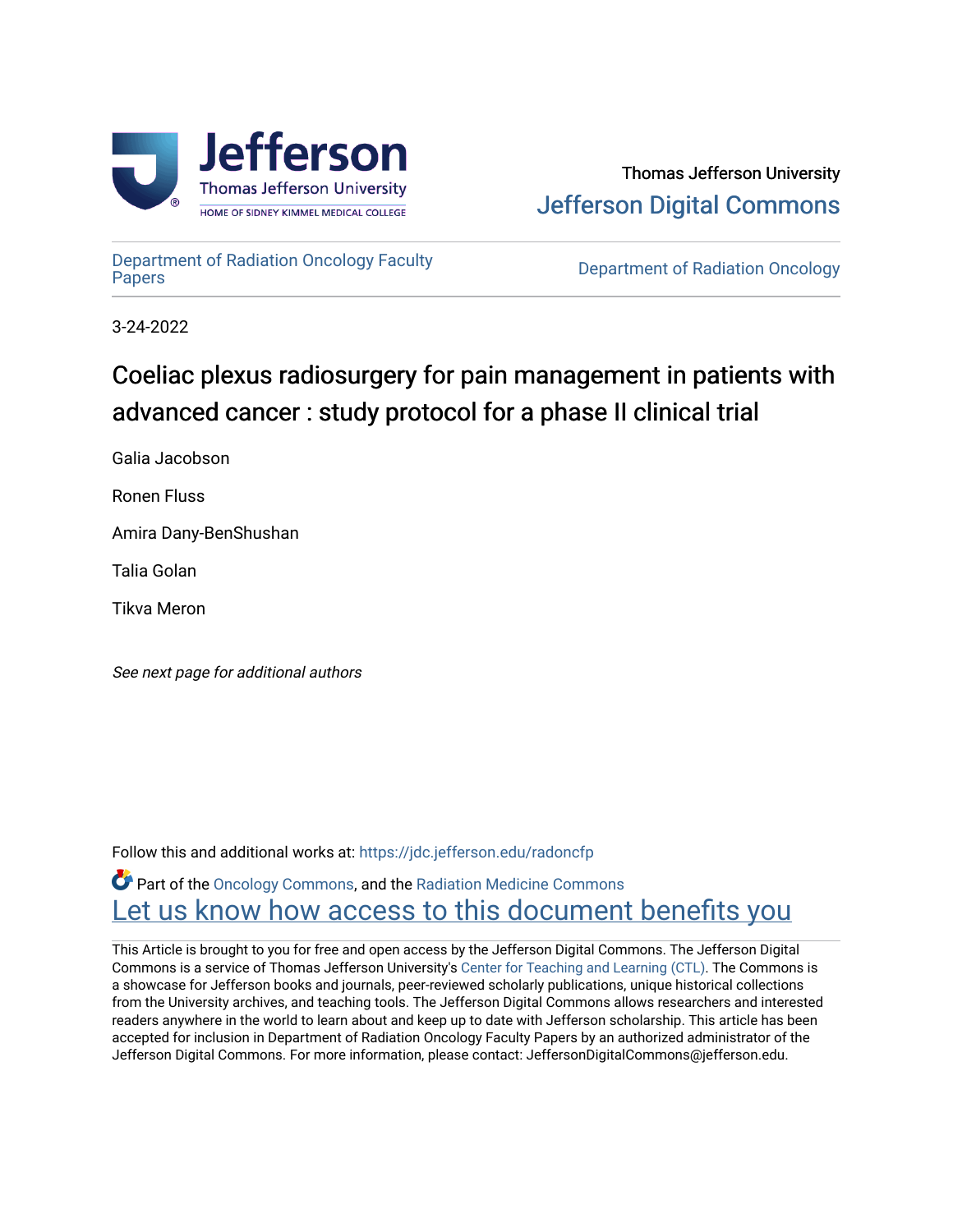## Authors

Galia Jacobson, Ronen Fluss, Amira Dany-BenShushan, Talia Golan, Tikva Meron, Camilla Zimmermann, Laura A Dawson, Aisling Barry, Marcin Miszczyk, Michael Buckstein, Dayssy Diaz Pardo, Artur Aguiar, Liat Hammer, Adam Dicker, Maoz Ben-Ailan, Ofir Morag, David Hausner, Zvi Symon, and Yaacov R Lawrence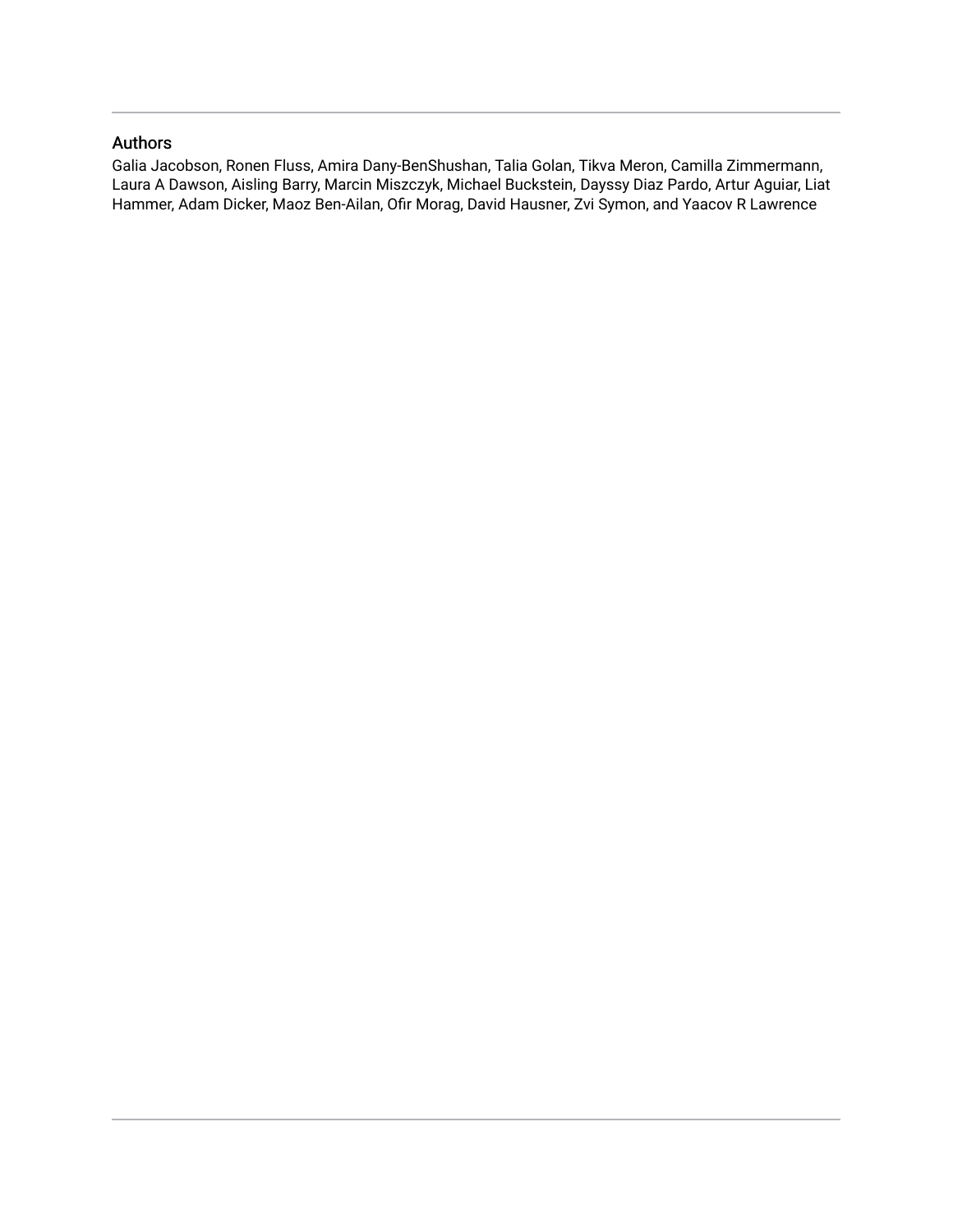# **BMJ Open Coeliac plexus radiosurgery for pain management in patients with advanced cancer : study protocol for a phase II clinical trial**

GaliaJacobson <sup>®</sup>,<sup>1,2</sup> Ronen Fluss,<sup>3</sup> Amira Dany-BenShushan,<sup>4</sup> Talia Golan,<sup>5,6</sup> Tikva Meron,<sup>5</sup> Camilla Zimmermann (D,<sup>7</sup> Laura A Dawson,<sup>8</sup> Aisling Barry,<sup>8</sup> Marcin Miszczyk <sup>® 9</sup> Michael Buckstein,<sup>10</sup> Dayssy Diaz Pardo,<sup>11</sup> Artur Aguiar,<sup>12</sup> Liat Hammer,<sup>1,13</sup> Adam P Dicker,<sup>14</sup> Maoz Ben-Ailan,<sup>1</sup> Ofir Morag,<sup>15</sup> David Hausner,<sup>16</sup> Zvi Symon,<sup>1,6</sup> Yaacov R. Lawrence <sup>1,6,14</sup>

#### ABSTRACT

**To cite:** Jacobson G, Fluss R, Dany-BenShushan A, *et al*. Coeliac plexus radiosurgery for pain management in patients with advanced cancer : study protocol for a phase II clinical trial. *BMJ Open* 2022;12:e050169. doi:10.1136/ bmjopen-2021-050169

► Prepublication history and additional supplemental material for this paper are available online. To view these files, please visit the journal online [\(http://dx.doi.org/10.1136/](http://dx.doi.org/10.1136/bmjopen-2021-050169) [bmjopen-2021-050169](http://dx.doi.org/10.1136/bmjopen-2021-050169)).

Received 14 February 2021 Accepted 08 February 2022

#### Check for updates

© Author(s) (or their employer(s)) 2022. Re-use permitted under CC BY-NC. No commercial re-use. See rights and permissions. Published by BMJ.

For numbered affiliations see end of article.

#### Correspondence to

Dr Yaacov R. Lawrence; yaacov.lawrence@sheba.health. gov.il

Introduction Pancreatic cancer is characterised by severe mid-back and epigastric pain caused by tumour invasion of the coeliac nerve plexus. This pain is often poorly managed with standard treatments. This clinical trial investigates a novel approach in which high-dose radiation (radiosurgery) is targeted to the retroperitoneal coeliac plexus nerve bundle. Preliminary results from a single institution pilot trial are promising: pain relief is substantial and side effects minimal. The goals of this study are to validate these findings in an international multisetting, and investigate the impact on quality of life and functional status among patients with terminal cancer.

Methods and analysis A single-arm prospective phase II clinical trial. Eligible patients are required to have severe coeliac pain of at least five on the 11-point BPI average pain scale and Eastern Cooperative Oncology Group performance status of two or better. Non-pancreatic cancers invading the coeliac plexus are also eligible. The intervention involves irradiating the coeliac plexus using a single fraction of 25 Gy. The primary endpoint is the complete or partial pain response at 3 weeks. Secondary endpoints include pain at 6 weeks, analgesic use, hope, qualitative of life, caregiver burden and functional outcomes, all measured using validated instruments. The protocol is expected to open at a number of cancer centres across the globe, and a quality assurance programme is included. The protocol requires that 90 evaluable patients" be accrued, based upon the assumption that a third of patients are non-evaluable (e.g. due to death prior to 3-weeks post-treatment assessment, or spontaneous improvement of pain pre-treatment), it is estimated that a total of 120 patients will need to be accrued. Supported by Gateway for Cancer Research and the Israel Cancer Association.

Ethics and dissemination Ethic approval for this study has been obtained at eight academic medical centres located across the Middle East, North America and Europe. Results will be disseminated through conference presentations and peer-reviewed publications. Trial registration number <NCT03323489>.

## Strengths and limitations of this study

- ► The trial focuses on an urgent unmet clinical need: patients with advanced cancer whose pain is refractory to narcotic analgesics.
- ► The technique being tested is non-invasive, and can be easily implemented using contemporary, widely available radiotherapy equipment. Results from the pilot study are promising.
- ► The trial will provide a broad insight into the functional and social aspects of pain's impact on patients' lives through the use of a range of validated instruments assessing quality of life, functional outcomes, hope and caregiver burden. Moreover, the trial will investigate whether the intervention is able to reverse these changes.
- $\blacktriangleright$  The primary limitation of the study is the use of pain as both an eligibility criterion and the primary endpoint. Pain is a complex subjective experience that is difficult to measure, and somewhat unstable. The concurrent use of opioid analgesics will complicate the efficacy assessment.
- ► The non-randomised design is a limitation.

#### INTRODUCTION

## Coeliac pain in pancreatic and other malignancies

Pain is a characteristic feature of pancreatic cancer, both at diagnosis<sup>12</sup> and in terminal disease.<sup>[3](#page-10-1)</sup> Pain is more frequently seen in tumours of the body and tail, than the head of pancreas.<sup>4</sup> Almost one-third of patients define the pain as being of at least moderate to severe intensity at diagnosis,<sup>[1](#page-10-0)</sup> and one-third of subjects report poor pain relief despite oral analgesics[.1](#page-10-0) The pain is associated with a poor quality of life and depression.[1 5 6](#page-10-0) Pancreatic cancer is common, with over 50 000 cases annually in each of the USA<sup>[7](#page-10-3)</sup> and Europe, $8$ moreover, incidence appears to be rising.<sup>[9](#page-10-5)</sup>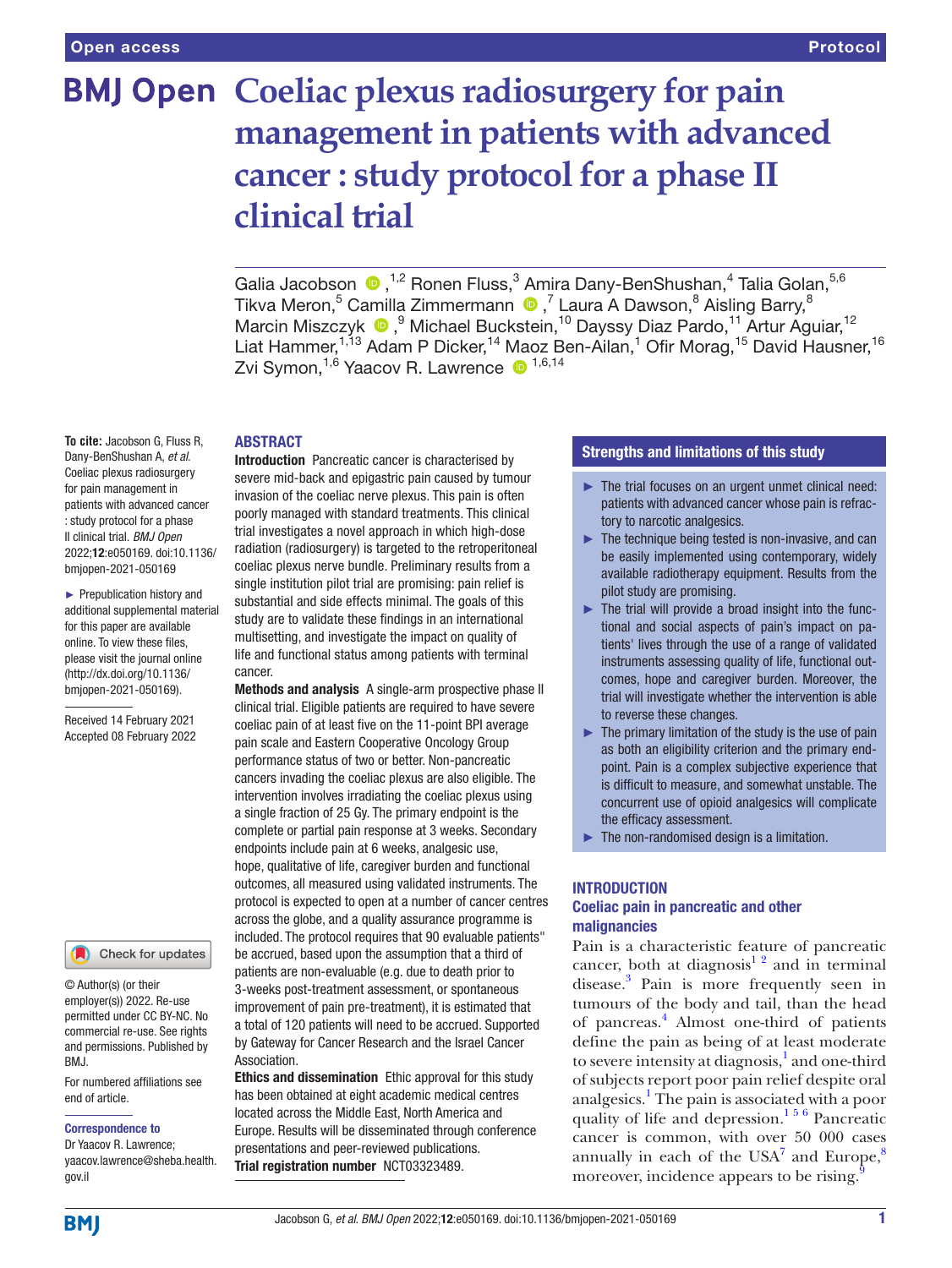Pancreatic cancer pain typically emanates from the mid-back and radiates to the epigastric area, termed the midline retroperitoneal pain syndrome.<sup>10</sup> Tumour invasion of the coeliac nerve plexus is thought to be the cause the pain.<sup>11</sup> Other tumour types metastatic to the retroperitoneum/coeliac axis region may induce a similar pain syndrome.

Current palliative approaches for the retroperitoneal pain syndrome include the use of analgesics, coeliac nerve block and systemic chemotherapy. Opioid analgesics (ie, morphine, oxycodone, fentanyl) are commonly used in pancreatic cancer, $12$  yet the high doses frequently required are associated with side effects including constipation, sedation, pruritus and nausea.<sup>11</sup> These side effects may prevent patients from obtaining adequate pain relief.

For refractory coeliac pain, invasive procedures may be considered, especially 'coeliac plexus neurolysis' and 'coeliac plexus block', performed either via a transcutaneous or transoesophageal approach. The chemical ablation or numbing of nerve fibres transmitting signals from the intra-abdominal viscera to higher nerve levels, aims to alleviate pain. Some trials have shown significant pain reduction and lower opioid consumption following the procedure, $13-17$  but other data did not suggest an improved quality of life, $^{18}$  furthermore, the degree of pain relief appears to be modest. A recent randomised trial of endoscopic coeliac plexus neurolysis failed to demonstrate a reduction in pain compared with analgesics alone.<sup>1719</sup>

Systemic chemotherapy is another option. Both gemcit $abine<sup>20</sup>$  and combination treatment with oxaliplatin, irinotecan, fluorouracil and leucovorin $^{21}$  have been shown to reduce pain and improve quality of life in pancreatic cancer, however, these treatments are associated with side effects, and the analgesic benefit is often short-lived.

Hence pain remains a substantial problem for many patients with pancreatic cancer and other malignancies of the upper abdomen involving the coeliac plexus. The pancreatic cancer pain syndrome has been identified by Prof Nathan Cherny for the European Society for Medical Oncology as a uniquely 'difficult pain problem'.<sup>10</sup> Progress has been limited, as reflected by a population-based study from Australia published in 2016, that identified 'pain' as a frequently unmet need among people with pancreatic cancer.<sup>[22](#page-10-14)</sup>

## GROSS AND NEUROANATOMY OF THE COELIAC PLEXUS

The coeliac plexus is a dense network of interconnecting nerve fibres connecting the coeliac, superior mesenteric and renal ganglia. Anatomically it extends over the anterolateral surface of the aorta, around the origins of the coeliac and superior mesenteric arteries.<sup>16</sup> The coeliac plexus demonstrates considerable variability in size and position. Nonetheless 94% of the coeliac ganglia are located at the level of T12 or L1 vertebrae.

The coeliac plexus is composed of both efferent and afferent, sympathetic and parasympathetic nerve fibres.

Of key importance to this protocol, the visceral afferent fibres that carry nociceptive stimuli from the upper abdominal viscera (including the pancreas, liver, biliary tract, gallbladder and the small bowel) pass through the coeliac plexus before terminating in the dorsal horn of the thoracic cord. Hence the coeliac plexus represents the main target point of pain transmission from the upper abdominal organs.

## CONTEMPORARY USE OF RADIATION FOR PALLIATION IN PANCREATIC CANCER

The contemporary use of radiation as a palliative modality in pancreatic cancer is limited. Several small retrospective studies $^{23-26}$  using various radiation doses, have suggested that radiotherapy is a safe and effective palliative modality in pancreatic cancer; however, the studies size and retrospective nature, limit the generalisable of their findings. One retrospective analysis recommended a dose of 30 Gy in 10 fractions.<sup>[25](#page-10-17)</sup>

## PILOT STUDY

A small pilot study performed at the Sheba Medical Center between 2013 and 2017 examined the palliative role of coeliac plexus radiosurgery (ClinicalTrials.gov NCT02356406). The radiation dose was originally 45 Gy in five fractions, but later amended to a single fraction of  $25 \text{ Gy.}^{27}$  The primary endpoint was pain relief 3 weeks' post-treatment. Twenty-five subjects underwent treatment with a single fraction, of whom 18 were evaluable. Median age of 68 years, median Eastern Cooperative Oncology Group (ECOG) 1, 89% had pancreatic cancer. The pain relief following intervention was substantial, with minimal side effects. The manuscript with full results was submitted for publication.

#### KEY HYPOTHESES

- ► Ablative radiation targeted to the coeliac plexus will alleviate pain.
- ► Decreased pain will be associated with improved patient functionality, quality of life and hope.
- Decreased pain will be associated with decreased caregiver burden.

Patients with pancreatic cancer suffer from impaired functioning and quality of life. We hypothesise coeliac plexus tumour infiltration to be the fundamental cause of pain, and consequent decreased functionality, decreased quality of life, increased opioid usage, impaired hope and resultant caregiver burden. By intervening at an early stage in the pathway, that is, blocking of coeliac plexus induced pain, we hypothesise that we will be able to reverse these negative processes, reducing suffering and consequently improve patients' hope and potentially their ability to undergo further treatments. [Figure](#page-4-0) 1 shows a model of how radiosurgical intervention impacts patient well-being. Conversely, we acknowledge that some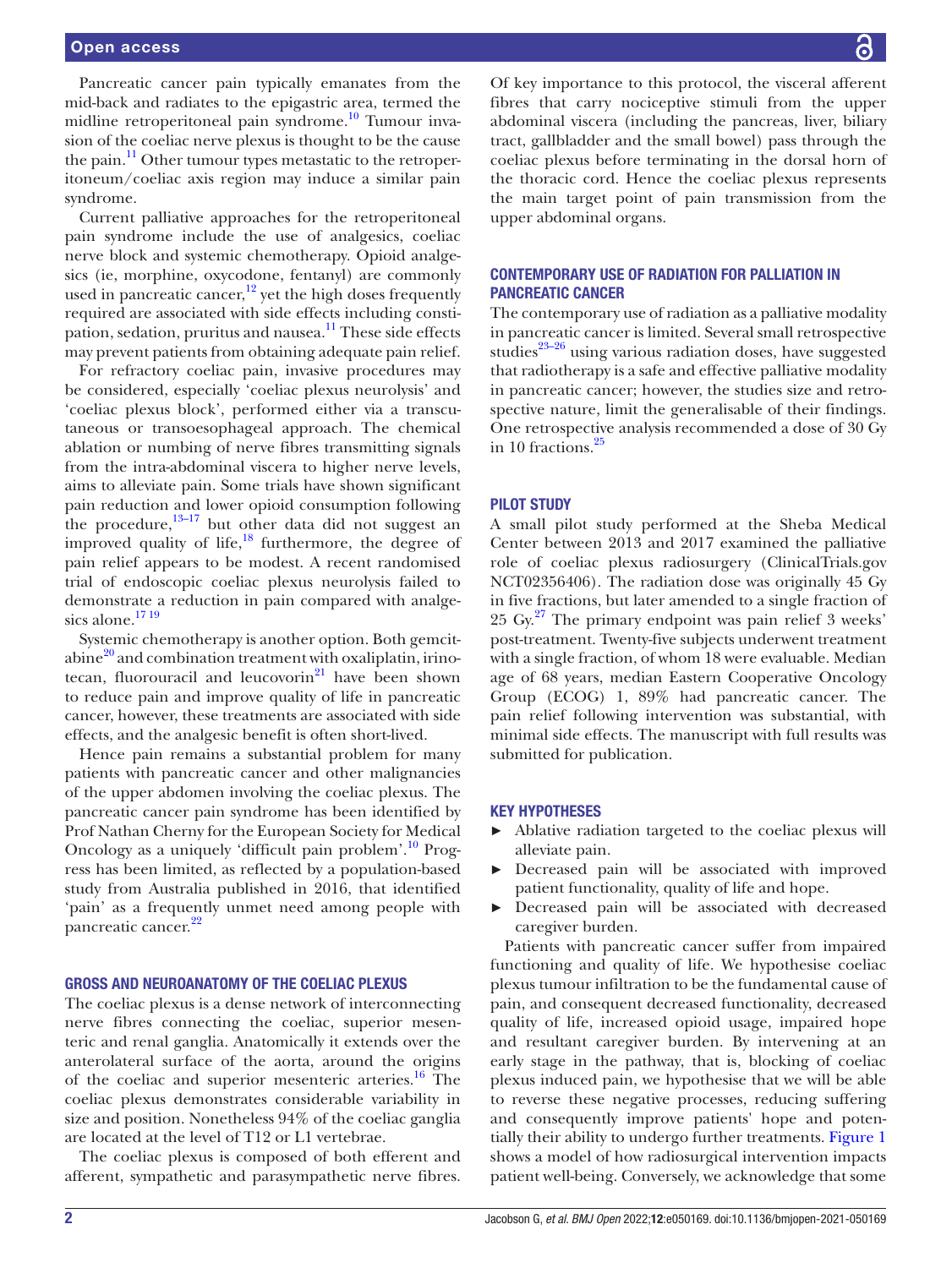

<span id="page-4-0"></span>Figure 1 Model of how radiosurgical intervention is hypothesised to impacts patient well-being. QOL, quality of life.

pain and suffering is unrelated to the coeliac plexus, for example, pain resultant from liver metastases and peripheral neuropathy resultant from cytotoxic chemotherapy. These symptoms are not expected to be improved by our intervention (coeliac plexus radiotherapy) and hence are identified in our model as competing causes of suffering.

#### METHODS AND ANALYSIS

This protocol described a multicentre, single-arm phase II interventional trial, assessing a new radiation technique for pain management. Patients will be recruited in the oncology departments of participating hospitals.

## ELIGIBILITY CRITERIA Key inclusion criteria

- $\blacktriangleright$  Age  $\geq$ 18 years.
- ► A malignancy that is metastatic or unresectable.
- Severe retroperitoneal pain syndrome (radiates from the lower back to the upper abdomen, belt-like distribution), intensity of at least 5 on 11 point Brief Pain Inventory (BPI, average pain) scale despite analgesic use.
- Anatomical involvement of the coeliac plexus, as defined by either:
	- Any Pancreatic cancer.
	- Any other cancer that on imaging demonstrates either: gross involvement of the coeliac blood vessels or coeliac plexus on imaging OR haziness around the coeliac blood vessels, that typically implies tumour engulfment.
- ► Prior chemotherapy or biological treatment is allowed, but any active oncological treatment should be stopped at least 6 days prior to radiation therapy and renewed at least 6 days following radiation therapy.

#### Key exclusion criteria

- ► Patients who are well balanced in terms of pain control.
- Patients with life expectancy <8 weeks.
- ► Significant comorbidities.
- Patients with ECOG Performance status 3 or 4.
- ► Previous radiotherapy to upper abdomen.
- ► Conditions associated with increased side effects to radiotherapy (eg, inflammatory bowel disease, scleroderma).

Of note, previous use of a coeliac plexus block/neurolysis (or similar procedure) is allowed and does not interfere with the trial, but will be recorded.

## **INTERVENTION**

[Figure](#page-5-0) 2 shows a schema of the study recruitment process and overall study design. Patients should be simulated supine with arms above the head on a chest board, with oral and intravenous contrast administered. The threedimensional simulation CT scan should span from the carina until at least L5-S1 with a slice thickness, 3 mm or less. A motion management technique (eg, 4 Dimensional - Planning Organ at Risk Volume, 4D-PRV) approach, breath-hold or gating) is required.

#### CONTOURING

The coeliac plexus is not visible on conventional imaging. The anterior and medial aspects of the aorta from the levels of the T12–L2 vertebrae inclusive are contoured as a surrogate structure [\(figure](#page-5-1) 3). The inclusion of tumour immediately adjacent to the coeliac plexus, and the prescribed dose to such tumour, is left to the physician's discretion but will be recorded. The following normal structures need to be contoured: spinal cord, liver,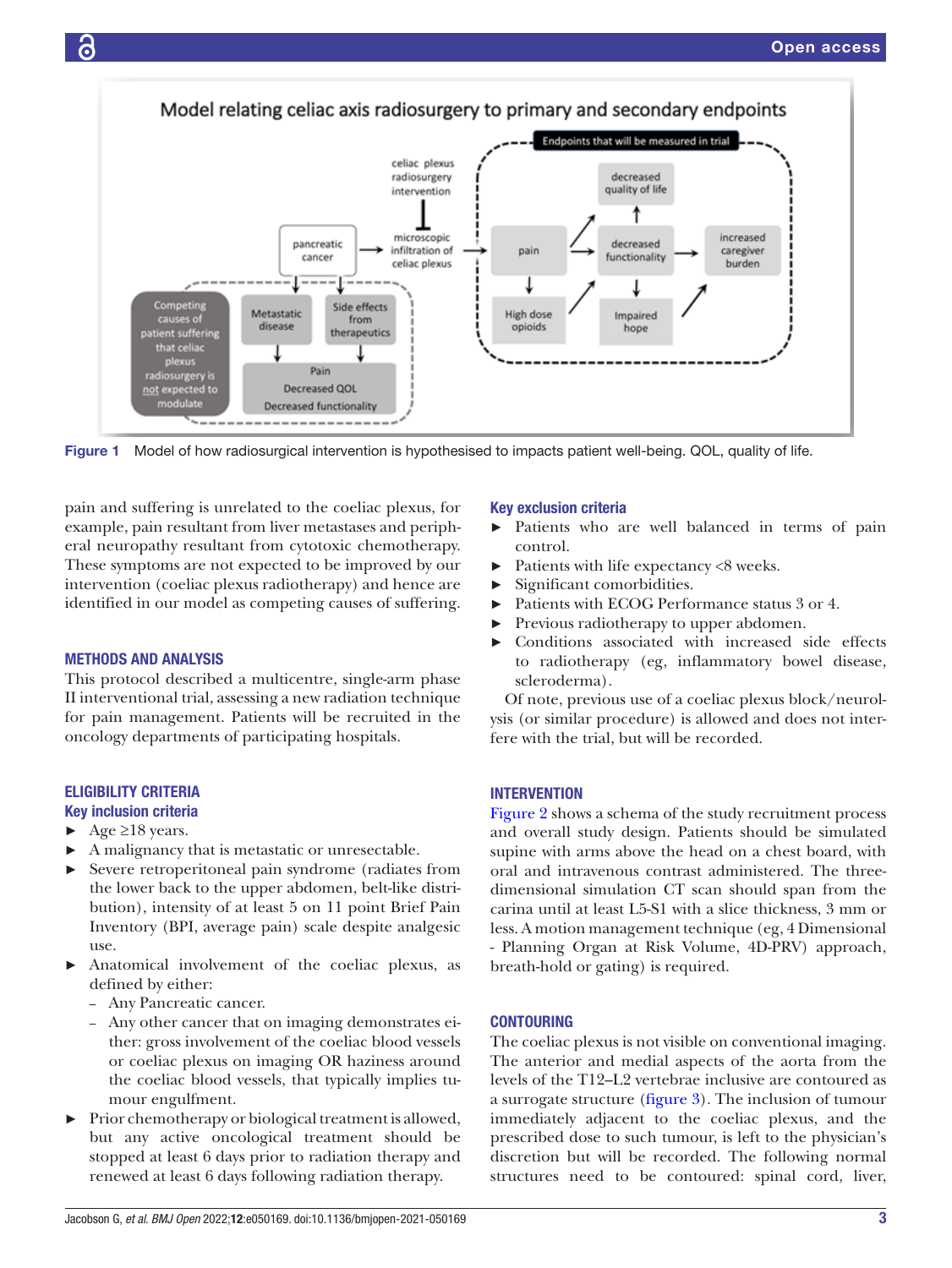

<span id="page-5-0"></span>Figure 2 Trial schema. QOL, quality of life. Q0L: Quality Of Life

kidneys, stomach-duodenum and small bowel in accordance with Radiation Therapy Oncology Group, RTOG guidelines. $23$  The duodenum is the critical structure of especial concern due to its proximity to the coeliac plexus. The stomach, small bowel, large bowel and sometimes the oesophagus must also be considered.

## DOSE PRESCRIPTION AND CONSTRAINTS

The prescription dose to the coeliac plexus is 25 Gy. The duodenum lies in close proximity to the coeliac plexus,

yet is very sensitive to radiation. To overcome this challenge a dose-painting technique was developed; briefly, bowel loops are to be precisely contoured. Within the coeliac plexus contour, voxels within 0.5 cm of bowel will be prescribed 10 Gy (modPTV 10), those at least 0.5 cm, but no more than 1 cm from the bowel, will be prescribed 15 Gy (modPTV 15). Voxels at least 1 cm from the bowel within the coeliac plexus itself will be prescribed 25 Gy (modPTV 25), and those within the 0.5 cm isotropic expansion of the coeliac plexus 20 Gy (modPTV 20).



<span id="page-5-1"></span>Figure 3 Coeliac plexus target deliniation anterior and medial aspects of the aorta contoured from top of T12 to bottom of L2, a surrogate structure for the coeliac plexus (yellow structure).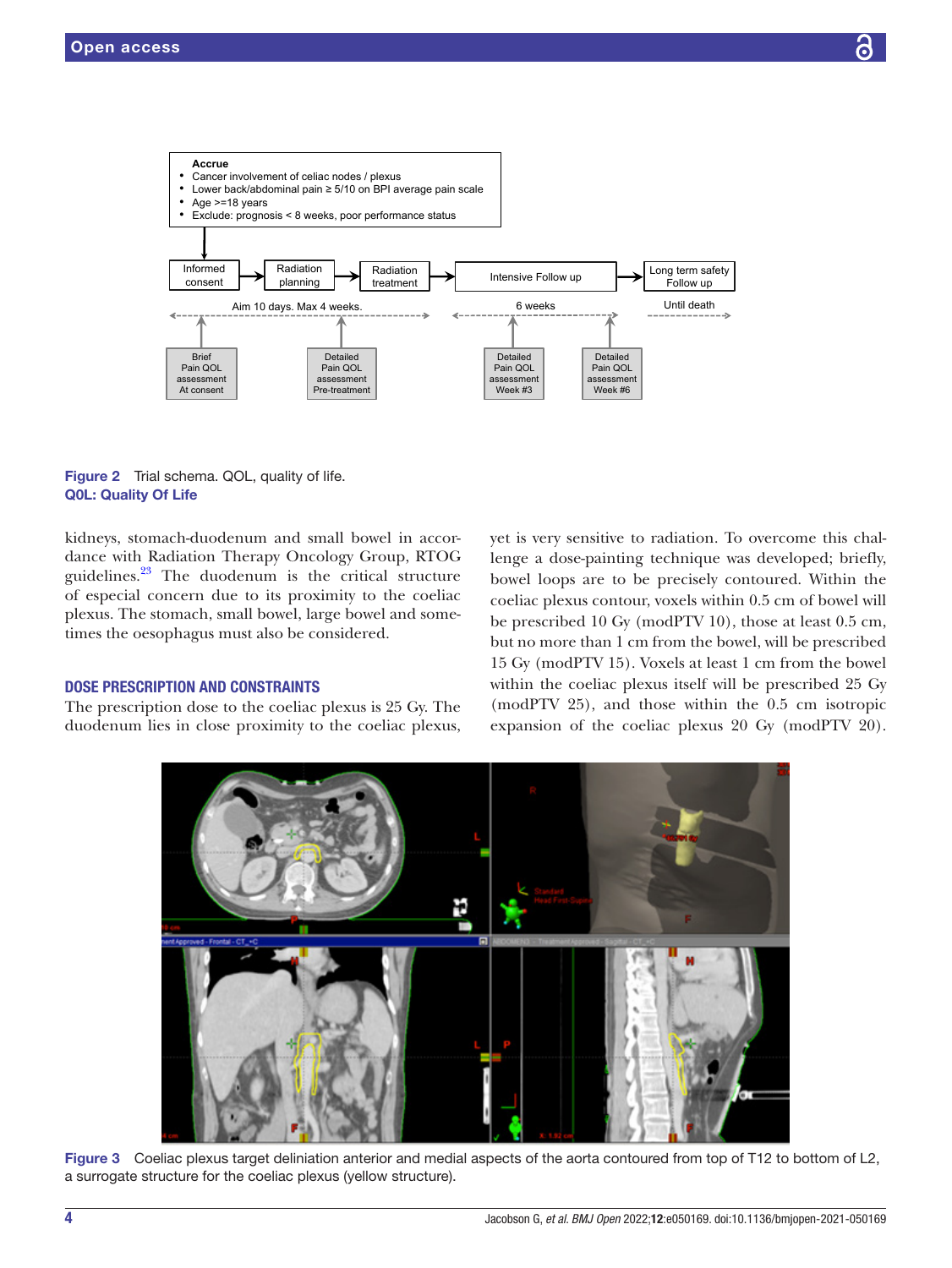<span id="page-6-0"></span>

| Acceptable and unacceptable variations in D2% and D95% of each PTV<br>Table 1 |                                                |                        |                               |                                     |                      |                                            |                                          |  |
|-------------------------------------------------------------------------------|------------------------------------------------|------------------------|-------------------------------|-------------------------------------|----------------------|--------------------------------------------|------------------------------------------|--|
| Name of<br>structure                                                          | <b>Typical</b><br>mean dose D2% aim deviation  |                        | $D2\%$<br>acceptable          | $D2\%$<br>unacceptable<br>deviation | D95% aim deviation   | 95%<br>acceptable                          | D95%<br>unacceptable<br>deviation        |  |
| modPTV25<br>modPTV20<br>modPTV15<br>modPTV10                                  | $25.5 \pm 2$<br>$22+2$<br>$17 + 1.5$<br>$12+1$ | 26<br>24.5<br>20<br>14 | than 'D2% aim' than 'D2% aim' | ≤2 Gy more/less ≥2 Gy more/less     | 24<br>19<br>14<br>10 | $\leq$ Gy more/<br>less than<br>'D95% aim' | $\geq$ 2 Gy more/less<br>than 'D95% aim' |  |
| PTV, Planning Target Volume.                                                  |                                                |                        |                               |                                     |                      |                                            |                                          |  |

Acceptable and unacceptable variations in D2% and D95% of each PTV are detailed in [table](#page-6-0) 1.

Dose constraint's for normal organs are provided in [table](#page-6-1) 2. In general, the 'organs at risk' dose limits have a higher priority than the target structure modPTVs. When calculating maximum dose, very small volumes <0.3 cc (ie, the hot but very thin tail of the Dose-Volume Histogram, DVH) may be ignored.

## TREATMENT DELIVERY

Treatment will be delivered with a megavoltage LINAC, preferably within ten days of simulation. It is essential that image-guided radiation therapy techniques be employed. As a minimum, a cone-beam CT should be performed in the treatment position prior to treatment. It is recommended to give oral contrast or water 20 min prior to treatment in order to visualise the duodenum better. The conebeam CT should be matched on the small bowel/ aorta.

## PROPHYLACTIC ANTIEMETIC TREATMENT

All patients are recommended to received prophylactic antiemetic medication, such as a single dose of combined netupitant/palonosetron, 8 mg dexamethasone and a proton pump inhibitor (mandatory, continue for 4 weeks). As an alternative netupitant/palonosetron may be replaced with ondansetron 8 mg two times per day for 2 days.

#### CONCOMITANT MEDICATIONS

Anticancer treatments including chemotherapy, targeted anticancer agents, and immunotherapy should be not be administered at least 6 days prior to and 6 days following treatment. All other medications may be continued during the treatment.

## PAIN MEDICATIONS

No limitations are placed on the use of pain medications before or after treatment. The majority of subjects on this protocol will be receiving substantial doses of opioid medications, both long acting and short acting. The use, type and dosage of opioids will be carefully recorded and converted into intravenous morphine milligram equivalents.

A palliative nurse is the responsible for maintaining weekly contact with patients, assessing pain levels and modifying opioid use as appropriate. These contacts should preferably commence prior to receiving radiation therapy. Patient should be educated to take breakthrough medication only as needed for pain, not on a regular basis, and to advise the team if pain levels decrease so that long-term opioid levels can be modified.

## QUALITY ASSURANCE PROCEDURES

This trial incorporates several levels of quality assurance: (1) a benchmark case, requiring contouring and treatment planning; (2) an online exam to ascertain the subinvestigator's understanding of the protocol; (3) the initial three cases require pre-treatment authorisation by the principal investigator, and other cases at the investigators discretion and (4) post-treatment quality assurance at the conclusion of the trial. Furthermore, within each institution, peer-to-peer review is recommended.

<span id="page-6-1"></span>

| <b>Table 2</b> Dose constraints for normal organs |                                 |                                                                                                                              |  |  |  |  |
|---------------------------------------------------|---------------------------------|------------------------------------------------------------------------------------------------------------------------------|--|--|--|--|
|                                                   | Recommended                     | <b>Acceptable deviation</b>                                                                                                  |  |  |  |  |
| Each kidney                                       | Mean dose $\leq 5.5$ Gy.        | One individual kidney has a mean dose of <7.5 Gy, but both functional<br>kidneys together have a mean dose of $\leq 5.5$ Gy. |  |  |  |  |
| <b>Bowel</b>                                      | Less than 1 cc receive 11 Gy.   | No more than 5 cc receive over 12 Gy. Max 15 Gy.                                                                             |  |  |  |  |
| Liver                                             | 700 cc receive less than 10 Gy. |                                                                                                                              |  |  |  |  |
| Spinal cord                                       | Max. dose 10 Gy                 | Less than 1 cc receive 11 cc.                                                                                                |  |  |  |  |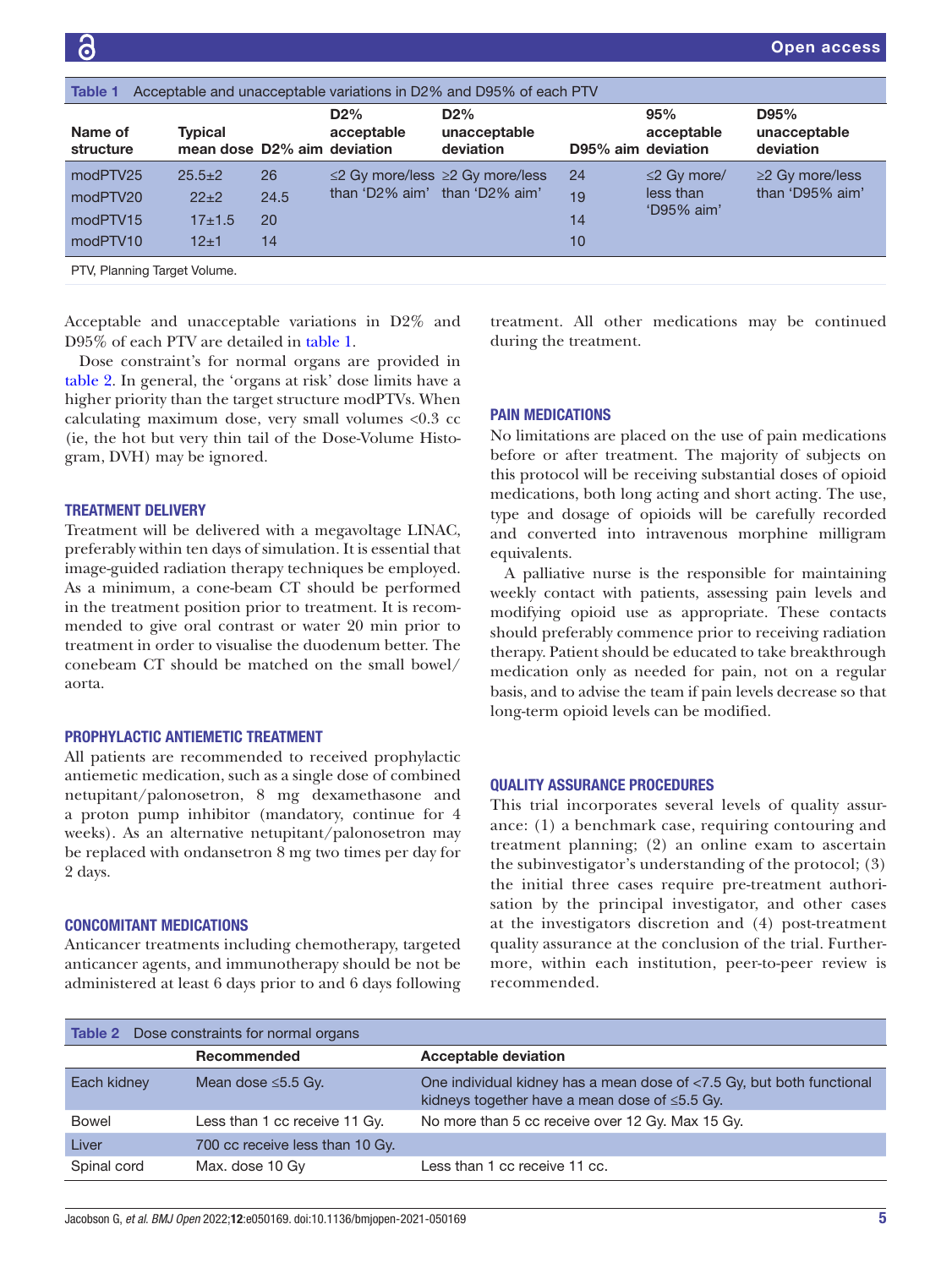<span id="page-7-0"></span>

| Validated instruments to assess patients' pain level, quality of life, functional status, hope level and caregiver burden<br>Table 3 |                                                          |                                                                                                                                                                                                                                                                                                                                                                                                                                                                                                                                                                                                                                                            |  |  |  |
|--------------------------------------------------------------------------------------------------------------------------------------|----------------------------------------------------------|------------------------------------------------------------------------------------------------------------------------------------------------------------------------------------------------------------------------------------------------------------------------------------------------------------------------------------------------------------------------------------------------------------------------------------------------------------------------------------------------------------------------------------------------------------------------------------------------------------------------------------------------------------|--|--|--|
|                                                                                                                                      | <b>Instrument</b>                                        | <b>Comments</b>                                                                                                                                                                                                                                                                                                                                                                                                                                                                                                                                                                                                                                            |  |  |  |
| Pain intensity                                                                                                                       | <b>Brief Pain Inventory Short</b><br>form (BPI-SF)       | Developed by Cleeland for measuring pain related to cancer, the BPI-SF incorporates<br>an 11 point (0-10) numerical rating scale for pain. A two-point decrease on the 0 to 11<br>pain intensity numerical rating scale is considered equivalent to a 30% change in pain<br>intensity, <sup>36</sup> and represents 'notable improvement'. The BPI-SF also includes measures<br>of pain interference with daily function. <sup>34</sup>                                                                                                                                                                                                                    |  |  |  |
| Quality of life                                                                                                                      | FACT-Hep                                                 | A 45-item self-report instrument was developed specifically to measure HRQoL<br>in patients with hepatobiliary cancer. $346$ It consists of the backbone FACT-G<br>questionnaire, which assesses symptoms and other HRQoL concerns across four<br>dimensions (physical well-being (seven items), social/family well-being (seven items),<br>emotional well-being (six items)and functional well-being (seven items)) together with<br>an 18-item disease-specific hepatobiliary cancer subscale (HCS). The HCS assesses<br>back and stomach pain, gastrointestinal symptoms, anorexia, weight loss and<br>jaundice in patients with hepatobiliary cancers. |  |  |  |
| Side effects/toxicity                                                                                                                | Common Terminology Criteria<br>for Adverse Events V.4.03 | A standardised system to quantify or grade the severity of adverse events that occur<br>with drug treatment or from medical devices, developed by the CTEP of the NCl <sup>37</sup>                                                                                                                                                                                                                                                                                                                                                                                                                                                                        |  |  |  |
| Hope                                                                                                                                 | The Goal Assessment Scale                                | The 'Goal Assessment Scale' contains six items. Three items measure pathways<br>thinking, and three items measure agency thinking. Participants respond to each item<br>using an 8-point scale ranging from definitely false to definitely true and the scale<br>takes only a few minutes to complete. <sup>10</sup>                                                                                                                                                                                                                                                                                                                                       |  |  |  |
| Functional assessment                                                                                                                | 6 min walk test.<br>Handgrip strength test.              | These test how far the patient can walk in 6 min, and their maximal hand-grip<br>strength. Both tests have been validated in patients with cancer. <sup>1112</sup> Standardised<br>methods will be used.                                                                                                                                                                                                                                                                                                                                                                                                                                                   |  |  |  |
| Caregiver burden                                                                                                                     | Short version of the Zarit<br>Burden Interview.          | Caregiver burden is commonly used to describe the multiple dimensions of distress<br>that result from an imbalance between care demands and the availability of resources<br>to meet those demands. <sup>13</sup> We will use a validated shortened 12 item version of the<br>original interview. <sup>14 15</sup>                                                                                                                                                                                                                                                                                                                                         |  |  |  |
| Activity                                                                                                                             | Measured by wearable fitness<br>tracker.                 | This will be measured by an electronic wearable device, for example, manufactured<br>by Garmin (Olathe, Kansas) or Fitbit (San Francisco, California), from the time of<br>registration until the 6 weeks follow-up visit. Of note, this is an optional experimental<br>endpoint that both institutions and individuals can decide to opt out of.                                                                                                                                                                                                                                                                                                          |  |  |  |

The caregiver burden questionnaire is completed by an accompanying caregiver.

CTEP, Cancer Therapy Evaluation Program; FACT-G, Functional Assessment of Cancer Therapy - General; HRQoL, Health Related Quality of Life; NCI, National Cancer Institute.

## PATIENT REPORTED OUTCOMES/ HEALTH-RELATED QUALITY OF LIFE INSTRUMENTS TO BE USED

A range of validated instruments will be used to assess patients' pain level, quality of life, functional status, hope level and caregiver burden ([table](#page-7-0) 3). An additional experimental instrument that will be offered to participants is use of a fitness tracker (also called an activity tracker). The device will record daily step count and sleep hours on a daily basis.

## BIOSTATISTICAL CONSIDERATIONS Definition of evaluable patient

An evaluable patient is defined as a patient, eligible for enrolment per the defined criteria, who has received the therapy per protocol and remains alive until the 3-week post-treatment pain and quality of life assessment. A further evaluability criterion is that BPI average pain remains greater than or equal to 4 on the 11-point scale at the assessment immediately before the first treatment (the eligibility level cut-off at recruitment is 5). This is required to ensure that all patients have pre-treatment pain at a sufficient level to allow detection of pain relief following treatment. An additional criterion is that any

reduction between the screening BPI and the BPI immediately before the treatment is no more than two. Toxicity will be assessed in all patients, even those who do not complete the 3-week post-treatment assessment.

## SAMPLE SIZE

The authors consider the radiosurgical procedure to be justified if at least 40% will have a successful outcome. Assuming that the true response rate is 60%, a trial with 100 patients will have a 97% chance of demonstrating at a one-sided statistical significance level of 2.5% that the response rate is at least 40%. This calculation assumes and takes into account that 10% of patients will be nonevaluable. Therefore, during the trial, the number of evaluable patients will be monitored, and a minimum of 90 evaluable patients will be entered. A principal aim of the study is to estimate the pain response rate. With a 60% success rate and 100 patients entered, the SE of the estimated response rate will be  $\sim 5\%$ , and the 95% CI will be approximately  $\pm 10\%$  around the point estimate. It was noted mid-trial that approximately a third of patients were non-evaluable, hence a larger number (approx. 120) would be needed to achieve 90 evaluable patients.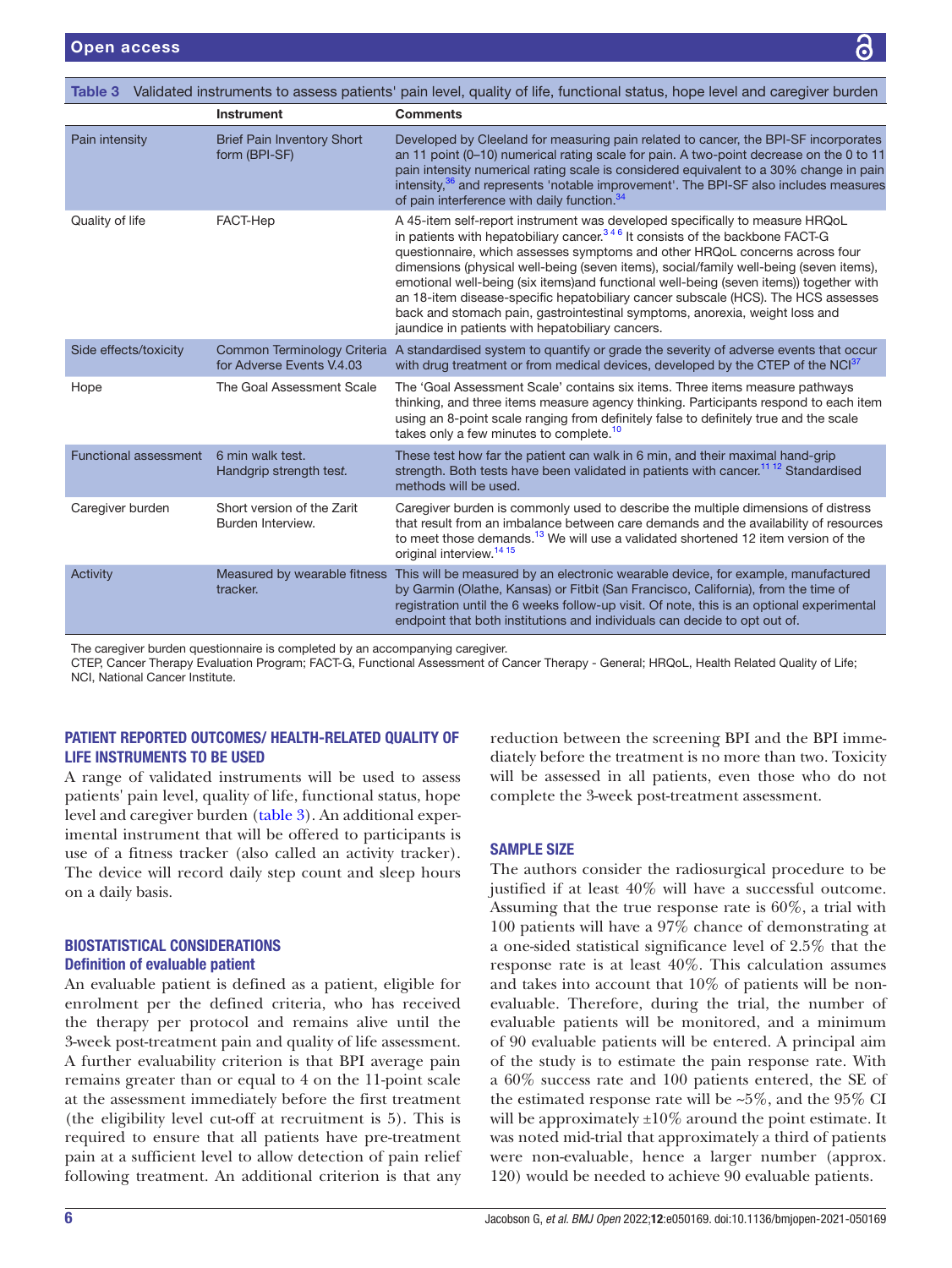The primary endpoint is complete or partial pain response,

based on the BPI average pain 11-point scale, defined as a decrease between the score immediately before treatment and 3 weeks' post-treatment, that is, two or more, and is also at least two more than any decrease between registration and the score immediately before treatment. Some patients find it difficult to verbally express their pain from 'zero to ten' (Numeric Rating Scale, NRS), for such patients it may be useful to use the following Visual Analogue Scale (VAS). Most studies have found the NRS to correlate well with the VAS, $28-30$  however, it is best to be consistent in their use for each individual patient.<sup>[31](#page-10-24)</sup>

Secondary endpoints include changes from baseline to both 3-week and 6-week post-treatment in the following metrics: 'BPI average pain', 'BPI worse pain', 'daily opioid usage' (in mg intravenous morphine equivalent), overall quality of life (FACT-Hep), Hepatobiliary Cancer QOL subscale (a measure of gastrointestinal toxicity), functionality (handgrip, walking, daily step count), use of shortacting opioids for breakthrough pain measured both in morphine-equivalent dose per day and times taken per day.

Exploratory endpoints include a change in caregiver burden (Zarit Burden Interview, short 12-item version), change in Goal Assessment Scale, and change in the number of times short-acting opioids were used for breakthrough pain ('rescue analgesic doses'), averaged over the previous 3 days, sleep as assessed with an activity tracker. Interactions between pain dynamics, the intervention and analgesic use will be assessed both graphically and analytically—using for instance the integrated method used by Mercadant<sup>17</sup>

## STATISTICAL ANALYSIS

The response rate will be estimated as the proportion of evaluable patients who achieve a complete or partial pain response. The 95% CIs will be calculated based on the binomial distribution. A statistical test of the null hypothesis that the response rate is 40% (the rate that would be considered large enough to justify the adoption of the treatment assuming minimal toxicity) will be conducted at the one-sided 2.5% level, based on the binomial distribution.

Patients who are still alive but do not provide a 3-week pain assessment will be evaluable and will be included as failures. However, a sensitivity analysis will be added in which patients with no 3-week pain assessment will be excluded. This alternative estimate of the response rate and its CI, and the associated test of the null hypothesis that the response rate is 40%, will be presented.

Two approaches will be taken to analyse the relationship between changes in BPI average pain score and changes in other endpoints: First, patients will be divided into two subgroups: those with a defined pain response and those with no response. Then for each of the other endpoints the mean change in the endpoint at 3 weeks will be

computed for the two subgroups and compared using a t-test. Second, the 3-week change in each endpoint will be regressed on the change in the pain score at 3 weeks and the linear slope and correlation coefficients will be estimated. The test of the null hypothesis that there is zero correlation will be tested using the t-test for a linear association.

Exploratory analyses will be performed to identify predictors of response (ie, understand who benefits most from the intervention), and to test for heterogeneity of response rate across centres. Furthermore, mediation effects will be examined, for example, whether functionality is a mediator between pain and caregiver burden.

## ETHICS AND DISSEMINATION

The study will be opened at a number of academic radiation oncology departments worldwide. At the time of writing, the study has been approved and opened at: Princess Margaret Cancer Centre, Toronto, Canada; Mount Sinai Hospital, New York, USA; Ohio State University Hospital, Ohio, USA; Instituto Portugues de Oncologia, Porto, Portugal; Assuta Medical Center, Tel Aviv, Israel; Sourasky Medical Center, Tel Aviv, Israel; Maria Sklodowska-Curie National Research Institute of Oncology, Gliwice, Poland. Results will be disseminated through conference presentations and peer-reviewed publications.

## INFORMED CONSENT

The patient will be approached and informed about the trial by the investigator and provided with a copy of the patient information and consent form. Patients will be given an adequate amount of time to consider their participation in the trial and will be given an opportunity to ask questions if needed. If the patient decides to participate in the study, they will be asked to provide written consent. All participants are free to withdraw from the study at any time, without any prejudice to future medical treatment. See [online supplemental file 1](https://dx.doi.org/10.1136/bmjopen-2021-050169) for the informed consent form.

## **SAFETY**

Adverse events will be recorded using NCI Common Terminology Criteria for Adverse Events V.4.0 . Severe adverse events will be reported urgently to both the IRB and the principal investigator. At three prescribed periods (after 10, 35 and 70 patients accrued), a data and safety monitoring board (DSMB) will review the efficacy and toxicity data. Long term follow-up for up to 2 years will be performed to assess for efficacy and late toxicities.

## PROTOCOL AMENDMENTS

Due to the COVID-19 pandemic that erupted in early 2020 the protocol was amended to allow follow-up visits to be performed virtually (eg, over the telephone). The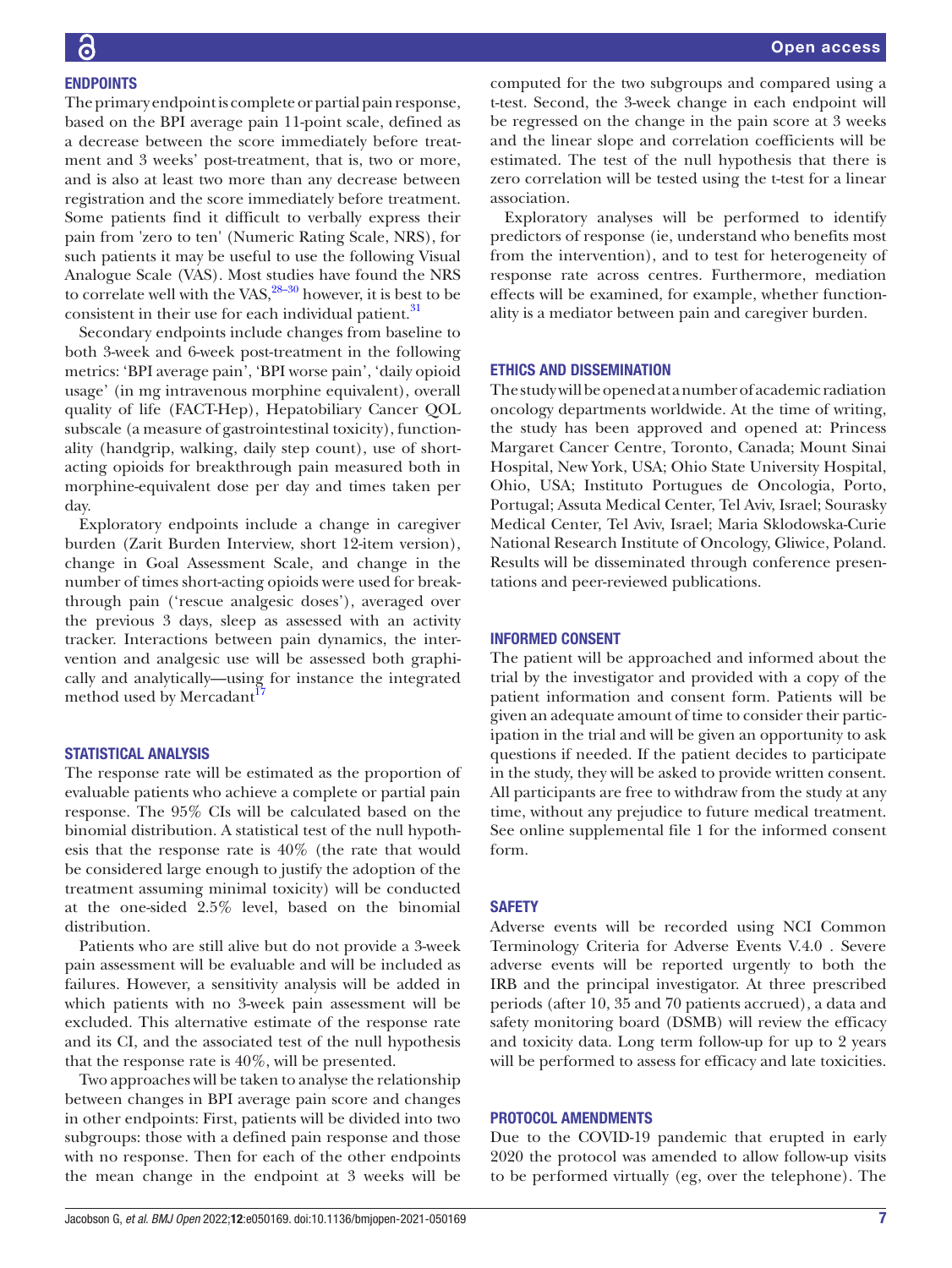### Open access

protocol initially adopted the Adult Hope Scale (AHS). In September 2020, an amendment was made to the protocol to use the 'Goal Assessment Scale' in place of the AHS. This change was made since patients had great difficulty completing the non-specific questions contained within the AHS, some of which were felt to be inappropriate for terminal patients, such as '*I worry about my health'* and '*I've been pretty successful in life'*. The 'Goal Assessment Scale' has been found to predict goal attainment better than the AHS, which measures hope regarding goals in general.<sup>[32](#page-10-25)</sup> The current protocol is dated September 2020 V.1.5.

#### PATIENT AND PUBLIC INVOLVEMENT

During the single-institution pilot trial, patients expressed satisfaction with both the treatment and trial design, which have been closely replicated in the current multicentre trial. At patients' request we encourage investigators to schedule follow-up visits on days when subjects are already attending the hospital. Several patients expressed interest in an electronic means of gathering pain scores (eg, via smartphone)—and this has been implicated. A detailed patient feedback form is incorporated into the trial at 3-week and6-week post-treatment. Based on our experience that patients are not always willing/able to complete all questionnaires, a priority list has been incorporated into the protocol clarifying that pain and analgesic assessments have priority over functional and hope assessments. Following consent, patients are incorporated in media briefings aiming to boost accrual. Trial subjects have limited life expectancies, hence direct dissemination to participants is inappropriate.

#### **DISCUSSION**

The purpose of this protocol is to establish a new treatment for refractory retroperitoneal cancer pain, characteristic of pancreatic neoplasms. Following on from a promising pilot trial, the protocol will examine the treatment in a multicentre international meeting, establishing both toxicity and efficacy data. Through use of extensive secondary measures, we seek to understand the impact of pain on these patients' physical and psycho-social functioning, their caregivers and moreover what happens after the pain improves.

The protocol has a number of limitations. First, the primary endpoint is 'pain level' as measured on the 11-point BPI scale, likewise a 'pain level' of at least five out of ten is an eligibility criteria. Pain is a subjective experience which cannot be objectively measured, $30\,33\,$  being influenced by many factors including stress, emotional state<sup>1</sup> and use of analgesics. The protocol uses the widely accepted BPI instrument as a measure of pain, $34$  asking patients to focus on the pain location described at baseline. An unexpected concern of the DSMB on reviewing the ongoing trial's data was the instability of pain. Patients have pain recorded at least twice and sometimes three times prior to treatment: at initial meeting with physician,

at signing of consent (often on a different day) and within a week prior to treatment (often the day of treatment); the DSMB noted that some patients had spontaneous improvement of pain. The protocol was subsequently amended to categorise such patients as 'unevaluable'.

An additional obstacle is the challenging patient population: based on our pilot trial, we expect that many of the enrolled subjects will have progressed on first-line systemic treatment and hence have a limited life expectancy; in that trial median overall survival at accrual was 3 months. This poses a number of challenges—regarding obtaining long-term follow-up data and the development of multiple new palliative challenges that characterise terminal cancer, including ascites, additional metastases and depression. Hence even if the intervention is efficacious and the retroperitoneal pain improves, this may not be reflected in improved quality of life, functional status or mood.

Ideally, this would have been a randomised phase II trial, possibly with a cross-over design, comparing coeliac plexus radiosurgery with a standard of care—coeliac nerve block or neurolysis. The investigators considered the logistic challenges and expense of running such a trial insurmountable; trials comparing different treatment modalities are complex and frequently accrue poorly.<sup>[35](#page-10-27)</sup>

#### Author affiliations

<sup>1</sup> Radiation Oncology, Sheba Medical Center, Tel Hashomer, Tel Aviv, Israel <sup>2</sup>Radiation Oncology, MD Anderson Cancer Center, Houston, Texas, USA 3 Gertner Institute, Sheba Mediacal Center, Tel Hashomer, Tel Aviv, Israel 4 Israeli Center for Cardiovascular Research, Sheba Medical Center, Tel Hashomer, Tel Aviv, Israel

5 Oncology, Sheba Medical Center, Tel Hashomer, Tel Aviv, Israel

6 Sackler School of Medicine, Tel aviv University, Tel Aviv, Israel

<sup>7</sup>Department of Supportive Care, Princess Margaret Cancer Centre, University Health Network and Department of Medicine, University of Toronto, Toronto, Ontario, Canada

<sup>8</sup> Radiation Oncology, Princess Margaret Hospital Cancer Centre, University of Toronto, Toronto, Ontario, Canada

<sup>9</sup>IIIrd Radiotherapy and Chemotherapy Department, Maria Sklodowska-Curie National Research Institute of Oncology, Gliwice, Poland

<sup>10</sup>Department of Radiation Oncology, Icahn School of Medicine at Mount Sinai, New York, New York, USA

<sup>11</sup>Department of Radiation Oncology, The Ohio State University Medical Center, Columbus, Ohio, USA

<sup>12</sup>Radiation Oncology, Portuguese Institute of Oncology of Porto, Porto, Portugal <sup>13</sup>Radiatin Oncology, University of Michigan, Ann Arbor, Michigan, USA

<sup>14</sup>Radiation Oncology, Thomas Jefferson University, Philadelphia, Pennsylvania, USA <sup>15</sup>Cancer Pain Unit, Institute of Oncology, Sheba Medical Center, Tel Aviv, Israel

<sup>16</sup>Cancer Center, Sheba Medical Center, Tel Hashomer, Tel Aviv, Israel

#### Twitter Yaacov R. Lawrence [@LawrenceYaacov](https://twitter.com/LawrenceYaacov)

Contributors Trial statistician: RF. Overall PI: YL (employee of Sheba Medical Center, Israel). Clinical coinvestigators including subsite PIs: GJ, ZS, AB, MM, MB, DDP, AA, LH and LD. Trial design (radiation therapy): ZS, MB-A and APD. Trial design (palliative care and pain control): DH, OM, TM and CZ. Trial design (pancreatic cancer): TG Trial design (logistics): AD-B.

Funding This work is supported by a major grant from 'Gateway for Cancer Research' (G-17-100), with additional support from the 'Israel Cancer Association' through a donation from Irma and Simon Gross.

Disclaimer The funding agencies had/have no role in the trial design, data analysis or future publication decisions.

Competing interests None declared.